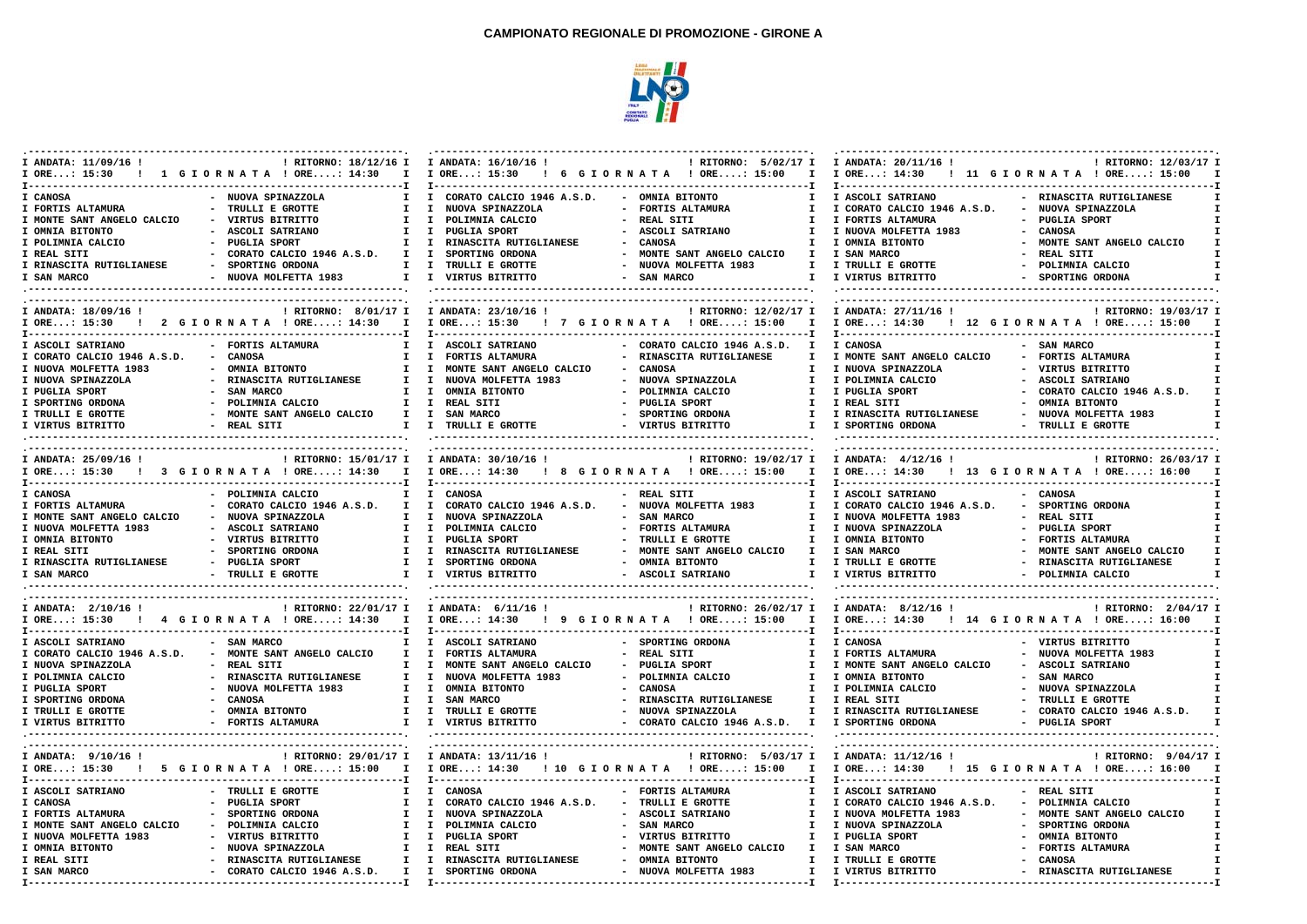|                           | ELENCO CAMPI DA GIOCO                           |                    |     |
|---------------------------|-------------------------------------------------|--------------------|-----|
|                           |                                                 |                    |     |
| SOCIETA'                  |                                                 |                    | ORA |
|                           |                                                 |                    |     |
| CANOSA                    | CAMPO COMUNALE"S.SABINO"ERB-AR CANOSA DI PUGLIA |                    |     |
| FORTIS ALTAMURA           | CAMPO COMUNA.TONINO D'ANGELO ALTAMURA           |                    |     |
| MONTE SANT ANGELO CALCIO  | CAMPO COMUNALE "NUOVO"-ERB.ART                  | MONTE SANT'ANGELO  |     |
| OMNIA BITONTO             | CAMPO COMUNAL"SAN PIO" ER.AR. BARI - SAN PIO    |                    |     |
| POLIMNIA CALCIO           | CAM.COM"MAD.D'ALTOMARE"-ERB.AR POLIGNANO A MARE |                    |     |
| REAL SITI                 | C.COM. "SAN ROCCO"                              | <b>STORNARA</b>    |     |
| RINASCITA RUTIGLIANESE    | CAMPO COMUNALE                                  | RUTIGLIANO         |     |
| SAN MARCO                 | CAMPO COMUNALE"T.PARISI"ER.AR                   | SAN MARCO IN LAMIS |     |
| ASCOLI SATRIANO           | CAMPO COMUNALE                                  | ASCOLI SATRIANO    |     |
| CORATO CALCIO 1946 A.S.D. | CAMPO COMUNALE - A -                            | CORATO             |     |
| NUOVA MOLFETTA 1983       | CAMPO COMUNALE "PAOLO POLI"                     | MOLFETTA           |     |
| NUOVA SPINAZZOLA          | CAMPO COMUNALE E.A                              | SPINAZZOLA         |     |
| PUGLIA SPORT              | CAMPO COM.MAD.DEL.GRAZIE ER.AR LATERZA          |                    |     |
| SPORTING ORDONA           | CAMPO COMUNALE ERB.ART.                         | ORDONA             |     |
| TRULLI E GROTTE           | STADIO"AZZ. D'ITALIA"ERB.ART.                   | CASTELLANA GROTTE  |     |
| VIRTUS BITRITTO           | CAMPO CO. GAETANO SCIREA E.A                    | BITRITTO           |     |
|                           |                                                 |                    |     |
|                           |                                                 |                    |     |

Turni infrasettimanali: 08 Dicembre 2016

Riposi: 25 Dicembre 2016<br>01 Gennaio 2017 01 Gennaio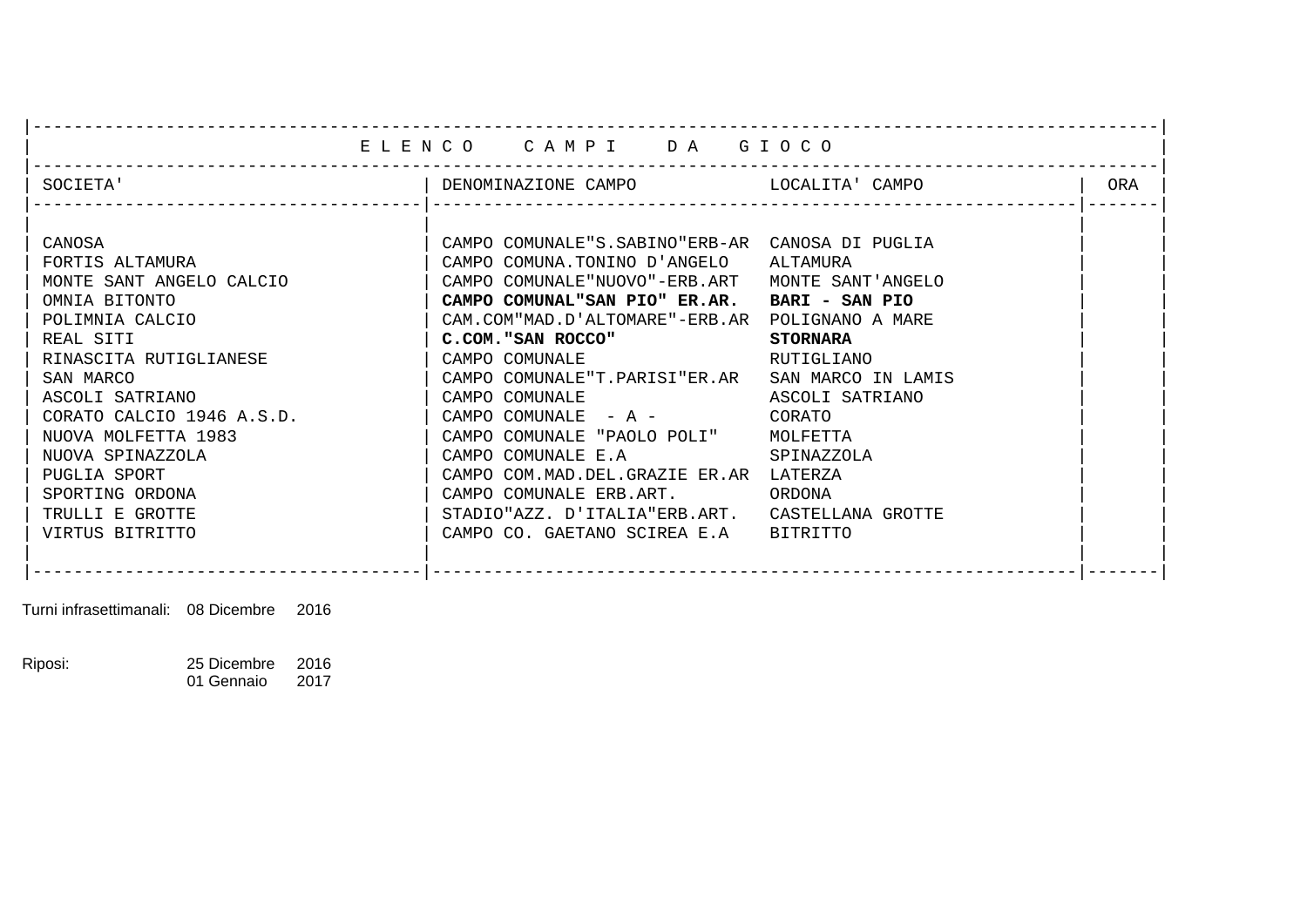

| I ANDATA: 11/09/16 !<br>I ORE: 15:30   | ! RITORNO: 18/12/16 I I ANDATA: 16/10/16 !<br>! 1 GIORNATA ! ORE: 14:30                                    | I I ORE: 15:30 ! 6 G I OR N A T A ! ORE: 15:00  | ! RITORNO: 5/02/17 I                                                            | I ANDATA: 20/11/16 !<br>I I ORE: 14:30                            | ! RITORNO: 12/03/17 I<br>! 11 GIORNATA ! ORE: 15:00 |
|----------------------------------------|------------------------------------------------------------------------------------------------------------|-------------------------------------------------|---------------------------------------------------------------------------------|-------------------------------------------------------------------|-----------------------------------------------------|
|                                        |                                                                                                            |                                                 |                                                                                 |                                                                   |                                                     |
| I ARS ET LABOR GROTTAGLIE              | - MANDURIA SPORT<br>$\mathbf{I}$                                                                           | I A. TOMA MAGLIE                                | - BRINDISI<br>$\mathbf{I}$                                                      | I ARS ET LABOR GROTTAGLIE                                         | - ATLETICO ARADEO                                   |
| I ATLETICO ARADEO                      | - CITTA DI FASANO<br>$\mathbf{I}$                                                                          | I ATLETICO TRICASE                              | - ARS ET LABOR GROTTAGLIE<br>$\mathbf{I}$<br>$\sim$                             | I ATLETICO TRICASE                                                | $-$ LIZZANO 1996                                    |
| I CASTELLANETA                         | - BRINDISI<br>T                                                                                            | I CAROVIGNO CALCIO                              | MANDURIA SPORT<br>T                                                             | I BRINDISI                                                        | - CITTA DI MASSAFRA<br>- MESAGNE CALCIO 2011        |
| I CITTA DI MASSAFRA                    | - LIZZANO 1996<br>$\mathbf{I}$<br>$\mathbf{I}$                                                             | $\mathbf{I}$<br>CITTA DI FASANO                 | <b>CASTELLANETA</b><br>$\mathbf{I}$<br>$\overline{\phantom{a}}$<br>$\mathbf{I}$ | I CAROVIGNO CALCIO                                                |                                                     |
| I COPERTINO CALCIO                     | - ATLETICO TRICASE<br>T                                                                                    | I CITTA DI MASSAFRA<br>I LIZZANO 1996           | - OSTUNI 1945<br>$\mathbf{I}$                                                   | I CASTELLANETA                                                    | - COPERTINO CALCIO                                  |
| I MESAGNE CALCIO 2011<br>I OSTUNI 1945 | - A. TOMA MAGLIE<br>- UGGIANO CALCIO<br>$\mathbf{I}$                                                       | I MESAGNE CALCIO 2011                           | - COPERTINO CALCIO<br>- ATLETICO ARADEO<br>$\mathbf{I}$                         | I CITTA DI FASANO<br>I MANDURIA SPORT                             | - UGGIANO CALCIO<br>$-$ OSTUNI 1945                 |
| I SALENTO FOOTBALL                     | - CAROVIGNO CALCIO                                                                                         | I I UGGIANO CALCIO                              | - SALENTO FOOTBALL<br>$\mathbf{I}$                                              | I SALENTO FOOTBALL                                                | - A. TOMA MAGLIE                                    |
|                                        |                                                                                                            |                                                 |                                                                                 |                                                                   |                                                     |
|                                        |                                                                                                            |                                                 |                                                                                 |                                                                   |                                                     |
| I ANDATA: 18/09/16 !                   | ! RITORNO: 8/01/17 I I ANDATA: 23/10/16 !<br>I ORE: 15:30 ! 2 G I O R N A T A ! ORE: 14:30<br>$\mathbf{I}$ | I ORE: 15:30 ! 7 G I OR N A T A ! ORE: 15:00 I  | ! RITORNO: 12/02/17 I                                                           | I ANDATA: 27/11/16 !<br>I ORE: 14:30 ! 12 G I ORNATA ! ORE: 15:00 | ! RITORNO: 19/03/17 I                               |
|                                        |                                                                                                            |                                                 |                                                                                 |                                                                   |                                                     |
| I A. TOMA MAGLIE                       | - ARS ET LABOR GROTTAGLIE<br>T                                                                             | I ARS ET LABOR GROTTAGLIE                       | $-LIZZANO$ 1996<br>$\mathbf{I}$                                                 | I A. TOMA MAGLIE                                                  | - CITTA DI FASANO                                   |
| I ATLETICO TRICASE                     | - ATLETICO ARADEO<br>$\mathbf{I}$                                                                          | I ATLETICO ARADEO                               | - A. TOMA MAGLIE<br>$\mathbf{I}$                                                | I ATLETICO ARADEO                                                 | - CASTELLANETA                                      |
| I BRINDISI                             | SALENTO FOOTBALL<br>$\mathbf{I}$                                                                           | $\mathbf{I}$<br>BRINDISI                        | - CITTA DI FASANO<br>T                                                          | I CITTA DI MASSAFRA                                               | - MANDURIA SPORT                                    |
| I CAROVIGNO CALCIO                     | COPERTINO CALCIO<br>$\mathbf{I}$                                                                           | I CAROVIGNO CALCIO                              | ATLETICO TRICASE<br>$\mathbf{I}$                                                | I COPERTINO CALCIO                                                | - SALENTO FOOTBALL                                  |
| I CITTA DI FASANO                      | - OSTUNI 1945<br>$\mathbf{I}$                                                                              | I CASTELLANETA                                  | - MESAGNE CALCIO 2011<br>$\mathbf{I}$                                           | I LIZZANO 1996                                                    | - CAROVIGNO CALCIO                                  |
| I LIZZANO 1996                         | - MESAGNE CALCIO 2011<br>T                                                                                 | I COPERTINO CALCIO                              | - OSTUNI 1945<br>T                                                              | I MESAGNE CALCIO 2011                                             | - BRINDISI                                          |
| I MANDURIA SPORT                       | - CASTELLANETA                                                                                             | I I MANDURIA SPORT                              | - UGGIANO CALCIO<br>$\mathbf{I}$                                                | I OSTUNI 1945                                                     | - ARS ET LABOR GROTTAGLIE                           |
| I UGGIANO CALCIO                       | - CITTA DI MASSAFRA                                                                                        | I I SALENTO FOOTBALL                            | - CITTA DI MASSAFRA                                                             | I I UGGIANO CALCIO                                                | - ATLETICO TRICASE                                  |
|                                        |                                                                                                            |                                                 |                                                                                 |                                                                   |                                                     |
|                                        | ! RITORNO: 15/01/17 I I ANDATA: 30/10/16 !                                                                 |                                                 | ! RITORNO: 19/02/17 I                                                           | I ANDATA: 4/12/16 !                                               | ! RITORNO: 26/03/17 I                               |
| I ANDATA: 25/09/16 !<br>I ORE: 15:30   | ! 3 GIORNATA ! ORE: 14:30<br>$\mathbf{I}$                                                                  | I ORE: 14:30                                    | ! 8 GIORNATA ! ORE: 15:00<br>$\mathbf{I}$                                       | I ORE: 14:30                                                      | ! 13 GIORNATA ! ORE: 16:00                          |
|                                        |                                                                                                            |                                                 |                                                                                 |                                                                   |                                                     |
| I ARS ET LABOR GROTTAGLIE              | - CAROVIGNO CALCIO<br>$\mathbf{I}$                                                                         | I A. TOMA MAGLIE                                | - CAROVIGNO CALCIO                                                              | I ARS ET LABOR GROTTAGLIE                                         | - COPERTINO CALCIO                                  |
| I ATLETICO ARADEO                      | - LIZZANO 1996<br>$\mathbf{I}$                                                                             | I ATLETICO TRICASE                              | - BRINDISI<br>$\mathbf{I}$                                                      | I ATLETICO TRICASE                                                | - MESAGNE CALCIO 2011                               |
| I CASTELLANETA                         | - ATLETICO TRICASE                                                                                         | I I CITTA DI FASANO                             | - MANDURIA SPORT<br>$\mathbf{I}$                                                | I BRINDISI                                                        | - OSTUNI 1945                                       |
| I CITTA DI MASSAFRA                    | - A. TOMA MAGLIE<br>$\mathbf{I}$                                                                           | I CITTA DI MASSAFRA                             | $\mathbf{I}$<br>COPERTINO CALCIO                                                | I CAROVIGNO CALCIO                                                | - CITTA DI MASSAFRA                                 |
| I COPERTINO CALCIO                     | - UGGIANO CALCIO<br>$\mathbf{I}$                                                                           | I LIZZANO 1996                                  | - CASTELLANETA<br>$\mathbf{I}$                                                  | I CASTELLANETA                                                    | - SALENTO FOOTBALL                                  |
| I MANDURIA SPORT                       | - BRINDISI<br>T                                                                                            | I MESAGNE CALCIO 2011                           | - SALENTO FOOTBALL<br>T                                                         | I CITTA DI FASANO                                                 | $-LIZZANO$ 1996                                     |
| I OSTUNI 1945                          | - MESAGNE CALCIO 2011                                                                                      | I I OSTUNI 1945                                 | - ATLETICO ARADEO<br>$\mathbf{I}$                                               | I MANDURIA SPORT                                                  | - ATLETICO ARADEO                                   |
| I SALENTO FOOTBALL                     | - CITTA DI FASANO                                                                                          | I I UGGIANO CALCIO                              | - ARS ET LABOR GROTTAGLIE<br>$\mathbf{I}$                                       | I UGGIANO CALCIO                                                  | - A. TOMA MAGLIE                                    |
|                                        |                                                                                                            |                                                 |                                                                                 |                                                                   |                                                     |
| I ANDATA: 2/10/16 !                    | ! RITORNO: 22/01/17 I I ANDATA: 6/11/16 !                                                                  |                                                 | ! RITORNO: 26/02/17 I                                                           | I ANDATA: 8/12/16 !                                               | ! RITORNO: 2/04/17 I                                |
|                                        | I ORE: 15:30   4 G I OR N A T A 1 ORE: 14:30<br>$\mathbf{I}$                                               | I ORE: 14:30 ! 9 G I O R N A T A ! ORE: 15:00   | $\mathbf{I}$                                                                    | I ORE: 14:30 ! 14 G I OR N A T A ! ORE: 16:00                     |                                                     |
| I A. TOMA MAGLIE                       | - MANDURIA SPORT<br>$\mathbf{I}$                                                                           | I ARS ET LABOR GROTTAGLIE                       | - CITTA DI MASSAFRA<br>$\mathbf{I}$                                             | I ATLETICO ARADEO                                                 | - CAROVIGNO CALCIO                                  |
| I ATLETICO TRICASE                     | - SALENTO FOOTBALL<br>$\mathbf{I}$                                                                         | I ATLETICO TRICASE                              | - CITTA DI FASANO<br>$\mathbf{I}$                                               | I CASTELLANETA                                                    | - ARS ET LABOR GROTTAGLIE                           |
| I BRINDISI                             | - ARS ET LABOR GROTTAGLIE<br>$\mathbf{I}$                                                                  | I BRINDISI                                      | $\sim$<br>LIZZANO 1996<br>$\mathbf{I}$                                          | I CITTA DI MASSAFRA                                               | - CITTA DI FASANO                                   |
| I CAROVIGNO CALCIO                     | <b>CASTELLANETA</b><br>T                                                                                   | I CAROVIGNO CALCIO                              | UGGIANO CALCIO<br>$\mathbf{I}$<br>$\sim$                                        | I COPERTINO CALCIO                                                | - BRINDISI                                          |
| I CITTA DI FASANO                      | - COPERTINO CALCIO<br>$\mathbf{I}$                                                                         | I CASTELLANETA                                  | $-$ OSTUNI 1945<br>T                                                            | I LIZZANO 1996                                                    | - A. TOMA MAGLIE                                    |
| I LIZZANO 1996                         | - OSTUNI 1945<br>I.                                                                                        | I COPERTINO CALCIO                              | - A. TOMA MAGLIE<br>$\mathbf{I}$                                                | I MESAGNE CALCIO 2011                                             | - UGGIANO CALCIO                                    |
| I MESAGNE CALCIO 2011                  | - CITTA DI MASSAFRA                                                                                        | I I MANDURIA SPORT                              | - MESAGNE CALCIO 2011<br>$\mathbf{I}$                                           | I OSTUNI 1945                                                     | - ATLETICO TRICASE                                  |
| I UGGIANO CALCIO                       | - ATLETICO ARADEO                                                                                          | I I SALENTO FOOTBALL                            | - ATLETICO ARADEO<br>$\mathbf{I}$                                               | I SALENTO FOOTBALL                                                | $\mathbf{I}$<br>- MANDURIA SPORT                    |
|                                        |                                                                                                            |                                                 |                                                                                 |                                                                   |                                                     |
| I ANDATA: $9/10/16$ !                  | ! RITORNO: 29/01/17 I I ANDATA: 13/11/16 !                                                                 |                                                 | ! RITORNO: 5/03/17 I                                                            | I ANDATA: 11/12/16 !                                              | ! RITORNO: 9/04/17 I                                |
|                                        | I ORE: 15:30 ! 5 G I ORNATA ! ORE: 15:00                                                                   | I I ORE: 14:30 ! 10 G I OR N A T A ! ORE: 15:00 | $\mathbf{I}$                                                                    | I ORE: 14:30 ! 15 G I O R N A T A ! ORE: 16:00                    |                                                     |
|                                        |                                                                                                            |                                                 |                                                                                 |                                                                   |                                                     |
| I ARS ET LABOR GROTTAGLIE              | $\mathbf{I}$<br>- CITTA DI FASANO                                                                          | I A. TOMA MAGLIE                                | - ATLETICO TRICASE<br>$\mathbf{I}$                                              | I A. TOMA MAGLIE                                                  | - CASTELLANETA                                      |
| I ATLETICO ARADEO                      | - CITTA DI MASSAFRA<br>$\mathbf{I}$                                                                        | I ATLETICO ARADEO                               | - COPERTINO CALCIO<br>T                                                         | I ARS ET LABOR GROTTAGLIE                                         | - SALENTO FOOTBALL                                  |
| I BRINDISI                             | - CAROVIGNO CALCIO                                                                                         | I I CITTA DI FASANO                             | $\sim$<br>CAROVIGNO CALCIO<br>$\mathbf{I}$                                      | I ATLETICO TRICASE                                                | - CITTA DI MASSAFRA                                 |
| I CASTELLANETA                         | - UGGIANO CALCIO                                                                                           | I I CITTA DI MASSAFRA                           | $\overline{a}$<br><b>CASTELLANETA</b><br>$\mathbf{I}$                           | I BRINDISI                                                        | - ATLETICO ARADEO                                   |
| I COPERTINO CALCIO                     | - MESAGNE CALCIO 2011<br>$\mathbf{I}$                                                                      | I LIZZANO 1996                                  | MANDURIA SPORT<br>T                                                             | I CAROVIGNO CALCIO                                                | - OSTUNI 1945                                       |
| I MANDURIA SPORT                       | - ATLETICO TRICASE<br>$\mathbf{I}$                                                                         | I MESAGNE CALCIO 2011                           | ARS ET LABOR GROTTAGLIE<br>$\mathbf{I}$                                         | I CITTA DI FASANO                                                 | - MESAGNE CALCIO 2011                               |
| I OSTUNI 1945                          | - A. TOMA MAGLIE                                                                                           | I I OSTUNI 1945                                 | SALENTO FOOTBALL<br>$\mathbf{I}$                                                | I MANDURIA SPORT                                                  | - COPERTINO CALCIO<br>$\mathbf{T}$                  |
| I SALENTO FOOTBALL                     | $-$ LIZZANO 1996                                                                                           | I I UGGIANO CALCIO                              | - BRINDISI<br>$\mathbf{I}$                                                      | I UGGIANO CALCIO                                                  | $-$ LIZZANO 1996                                    |
|                                        |                                                                                                            |                                                 |                                                                                 |                                                                   |                                                     |